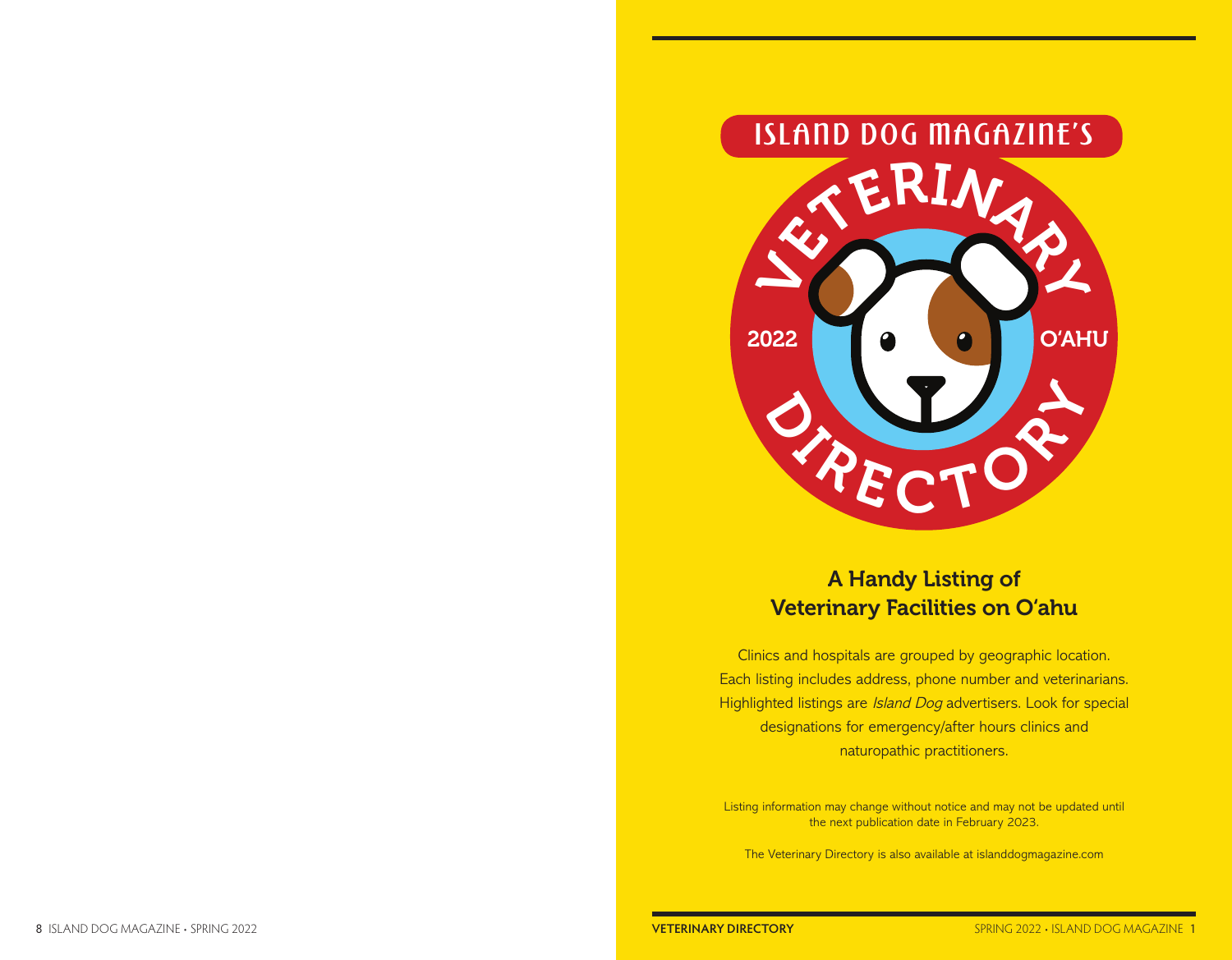# **AIEA/PEARL CITY**

**Aloha Affordable Veterinary Srvc.** 98-199 Kamehameha Highway Aiea 96701 **445-3624** Kelly Dowdall-Garberson, DVM Jason Gray, DVM Leslie Kaleikau, DVM Dion Regelson, DVM Susanne Seward, DVM Chiara Zunino, DVM alohaaffordablevet.com

#### **Leeward Pet Clinic**

98-1277 Kaahumanu Street Aiea 96701 **484-4460** Edward Gulliver, DVM

## **Newtown Veterinary Clinic**

98-1247 Kaahumanu Street Aiea 96701 **488-3667** Darin Kamiya, DVM Francis Kamiya, DVM

# **VCA Family Animal Hospital E**

98-1254 Kaahumanu St. Ste. 151 Pearl City 96782 **484-9070** Crystal Cisneros, DVM Antwan Cuffie, DVM Sheryl Doi, DVM Cheyenne Fry, DVM Caleigh Gerow, DVM Sumeet Gupta, DVM Luis Ho, DVM Rayne Johnson, DVM Lauren Kishimoto, DVM Lydia Lam, DVM Christine Miyasaki, DVM Nandini Mudeliar, DVM Cheryl Mukai, BVSc Aria Peavy, DVM Katie Samuelson, DVM Whitney Sia, DVM Deana Sin, VMD

Anna Steele, DVM Angelo Torres, DVM Andrew Wirkkala, DVM

**Oahu Veterinary Specialty Ctr.**  Nathaniel Lam, DVM, DACVS (Surgery) Julie Pfeifer, DVM, DACVECC (Critical Care) Justin Wakayama, DVM, DACVIM (Internal Medicine) Carrie White, DVM, DACVIM Medical Director (Internal Medicine) Doris Wu, BVM&S, MRCVS, DACVO (Ophthalmology) vcahospitals.com

# **CENTRAL OAHU & NORTH SHORE**

**Kilani Pet Clinic N** 810 Kilani Avenue Wahiawa 96786 **622-2607** Carole Fujioka, DVM

# **Wahiawa Pet Hospital**

319 Cane Street, B Wahiawa 96786 **621-7000** Kristen Crabtree, DVM Katharine Matavao, DVM Joeleen Ortaleza, DVM pethospitalsofhawaii.com

#### **HI Pets Veterinary Clinic**

95-660 Lanikuhana Ave. (in Petsmart) Mililani 96789 **888-0866** Jessica Jang, DVM Tiffany Hummel, DVM

> **The Oahu Veterinary Directory is also online at:**

#### **Ke Ola Pet Hospital**

95-390 Kuahelani Avenue Mililani 96789 **623-7387** Jodie Mishima, DVM Pauline Yap, DVM

## **Mililani Mauka Veterinary Clinic**

95-1095 Ainamakua Drive Mililani 96789 **626-7600** Jamie Furutani, DVM Kylie Miyashiro, DVM Reena Shah, DVM

## **Mililani Town Center Pet Clinic**

95-1099 Ainamakua Drive Mililani 96789 **625-6744** Janel Okano, DVM Randal Sakaino, DVM Ednee Yoshioka, DVM

### **North Shore Veterinary Clinic**

67-292 Goodale Avenue Waialua 96791 **637-6202** Kim Arnold, DVM Kelsie-kei Rogers, DVM Brandi Walker, DVM Facebook

#### **Hale Ola Pet Hospital**

94-673 Kupuohi St. Suite A102 Waipahu 96797 **460-3939** Piyalak Timbang, DVM, CVA CVCH Jordan Bader, DVM

**VCA Waipahu Animal Hospital** 94-806 Moloalo St. Waipahu 96797 **671-1751** Candice Chen, DVM Beth Kinoshita, DVM Iris Tokuyama, DVM vcahospitals.com

**islanddogmagazine.com E E E Energency/After Hours <b>N** Naturopathic Alternative

**Waipahu Waikele Pet Hospital**

94-485 Koaki Street Waipahu 96797 **671-7387** Aya Achiu, DVM Jasmine Buccowich, DVM Marika Constantaras, DVM, MS, DAVDC Jonathan Graas, DVM Darin Hisanaga, DVM Chelsea Isa, DVM Adam Lichtensteiger, DVM Chelsey Martin, DVM Dawn Morikami, DVM Dorene Nagamine, DVM Nicole Nashiro, DVM Norine Ornellas-Walsh, DVM Kyle Peacott-Ricardos, DVM Jennifer Song, DVM, MS, DACVS-SA Jean Strapple, DVM Allyse Suganuma, DVM Teale Thornburg, DVM Tyrus Watanabe, DVM Leicie Yamasaki, DVM Carolin Zia, DVM pethospitalsofhawaii.com

# **Waipio Pet Clinic**

94-1040 Waipio Uka Street Waipahu 96797 **676-2205** Nadine Nanbu, DVM Caren Tamura, DVM Elden Uruu, DVM

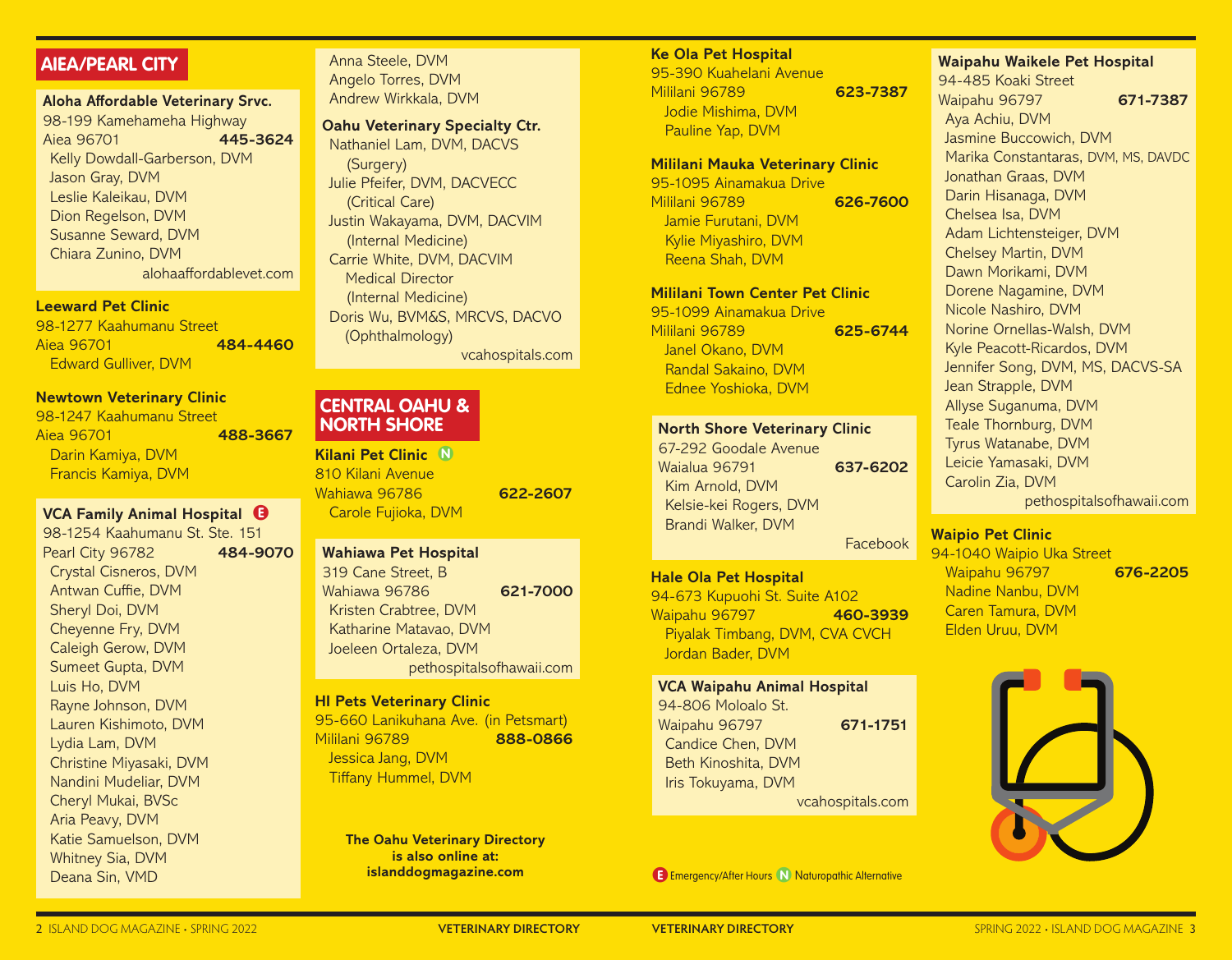

# **EWA/KAPOLEI/WAIANAE**

**Animal House Veterinary Center** 91-919 Fort Weaver Road Ewa Beach 96706 **689-1797** Shauna Mead, DVM Timothy Wood, DVM Tracy Mullins, DVM Marguerite Speelman, DVM

#### **Kapolei Pet Hospital**

889 Kamokila Blvd. Unit 203 Kapolei 96707 **462-8040** Yoko Haneda, DVM kapoleipethospital.net

#### **VCA Kapolei Animal Hospital**

91-579 Farrington Highway Kapolei 96707 **674-9643**

Erin Kwock, DVM Jessie Krause, DVM Kelly Love, DVM Nadia Moline, DVM Keri O'Neal, DVM Jocelyn Newell, DVM Shannon Smith, DVM vcahospitals.com

# **Waianae Veterinary Clinic**

85-816 Farrington Hwy Waianae 96792 **696-4161** Cynthia Collier, DVM

# **HONOLULU**

**Kakaako Pet Hospital N** 815 Queen Street Honolulu 96813 **592-9999** Pauline Koreyasu, DVM Kimberlee Sasaki, DVM Kendra Antonides, DVM

# **Ali'i Animal Hospital & Resort**

942 Kawaiahao Street Honolulu 96814 **234-3441** Joanna Cook, DVM Jenna Dinstell, DVM Whitney Pressler, DVM Maureen Rankin, DVM Judy Yasunaga, DVM

**Blue Cross Animal Hospital** 1318 Kapiolani Blvd. Honolulu 96814 **593-2532** Alison Jayne, DVM

**Hawaii Veterinary Vision Care** 1021 Akala Lane Honolulu 96814 **593-7777** Maya Yamagata, DVM hawaiieyevet.com

# **Honolulu Pet Clinic**

1115 Young Street Honolulu 96814 **593-9336** Ed Hsu, VMD Megan Barrett, DVM Roger Kondo, DVM Chiara Zunino, DVM

# **Veterinary Emergency**

**+ Referral Center of Hawaii E** by Ethos Veterinary Health 345 N. Nimitz Highway, Unit C Honolulu 96817 **735-7735** Kendall Bourke, DVM Graham Burns, DVM Chiya Chen, DVM Will Coleman, DVM Andrew Cruikshank, DVM, DACVECC Sara Crispell, DVM Maxine Koyanagi, DVM Janelle Lum,DVM Kaylee McMahan, DVM Tarin Ortiz, DVM Jennifer Ruby, DVM Erika Sox, DVM Bena Tan, DVM Baye Williamson, DVM, DACVIM verc.ethosvet.com

# **Aloha Animal Hospital**

1616 Liliha St., #101 Honolulu 96817 **734-2242** Douglas Chang, DVM

# **Ohana Veterinary Hospital**

1414 Dillingham Blvd. Honolulu 96817 **845-1762** Lissa Kam, DVM

848 Ala Lilikoi St. Ste. 101 Honolulu, 96818 **834-7387** Christy Anbe, DVM Robyn Cates, DVM Kristin Dang, DVM Amanda Greenstein, DVM Mari Kuboyama, DVM Renee Nagata, DVM Jonathan Onaga, DVM Melanie Pearson, DVM Jenny Tarr, DVM Joy Yasuda, DVM petvethawaii.com

# **Kokua Pet Clinic**

2176 Kamehameha Highway Honolulu 96819 **843-8382** William Myatt, DVM

#### **VCA University Animal Hospital**

2728 Woodlawn Drive Honolulu 96822 **988-2111** Ryan Casuga, DVM Lauren Kimura, DVM Luke Lee, DVM, BVMS, MRCVS Noele Tom, DVM vcahospitals.com

## **Island Veterinary Care**

830 Coolidge Street Honolulu 96826 **944-0003** Bertram Lau, DVM Rachel Lau, DVM

## **Kalihi Pet Clinic**

2203 S. Beretania Street Honolulu 96826 **951-8808** Alan Obara, DVM

#### **King Street Pet Hospital N**

2016 S. King Street Honolulu 96826 **951-7777** Heidi Choy, DVM Richard Fujie, DVM Gavin Ganzer, DVM Shelby Goo, DVM

Katie Nakamura, DVM Nicole Wong, DVM

## **The Pet Clinic**

1947 S. Beretania Street Honolulu 96826 **946-5096** Scott T. Harada, DVM

> **The Oahu Veterinary Directory is also online at: islanddogmagazine.com**

Jodie Mishima, DVM **Exercise Act and Server After Act and Server After After After After After After After Afternative Contract After After After After After After After After After After After After After After After Afte** 

**PetVet Animal Hospital**